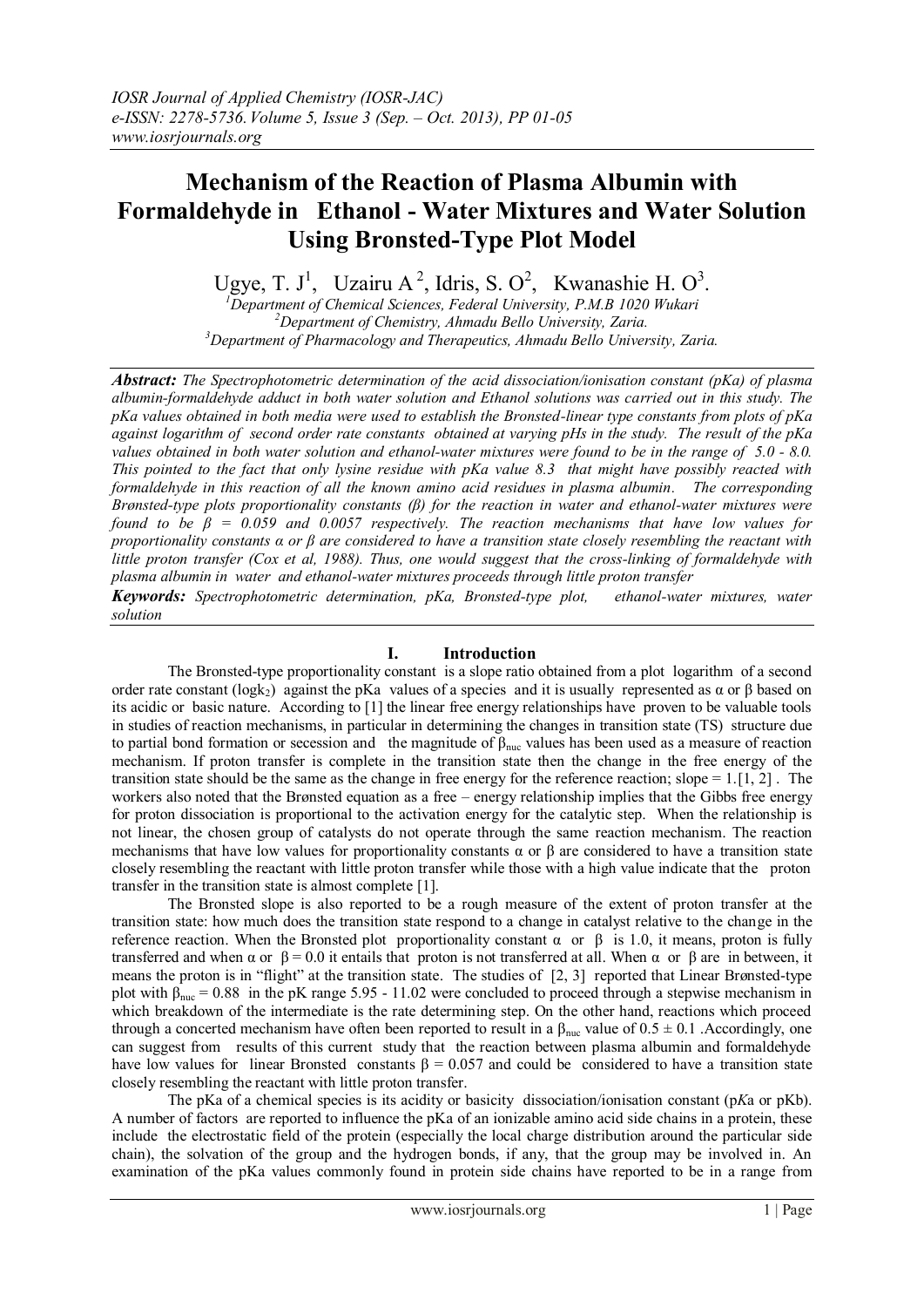approximately  $3.75$  to  $> 12$  [4]. Proteins are known to react with formaldehyde based on amine chemistry to form intermediate hydroxymethyl groups that drives a basicity loss with pK drops of about 4-5 units [5]. The associated changes in the UV-visible spectrum of a compound upon ionisation can be used in order to establish its acidity or basicity constant (p*K*). Accordig to [6] it is usually necessary to compare the spectrum of a free substrate (plasma albumin) to those of a closely related derivative lacking the properties of the original group. In this present case we compared the absorption of  $51 \times 10^{-4}$  mol dm<sup>-3</sup> plasma albumin to that of its adduct with  $0.27 \times 10^{-2}$  mol dm<sup>-3</sup> formaldehyde absorption at pH range of 5.3-8.7.

## **II. Materials and method**

The Spectrophotometric determinations of the pKa of plasma albumin-formaldehyde adduct in both water solution and Ethanol solutions were done using a procedure similar to that of [7] where differences in the absorption of the 0.51  $x10<sup>4</sup>$  mol dm<sup>-3</sup> plasma albumin and its Plasma albumin-formaldehyde adduct at 235 nm were measured at varying pH and the molar absorptivity calculated . A solution of  $0.5 \text{ mod/m}^3$  NaCl and a self buffering solution of NaOH – HCl at a temperature of  $(37^{\circ}$ C) and varying pH 5.3 – 8.8 in water and varying ethanol-water mixtures of different permittivities of 78–64.9, were used. The absorbance of both plasma albumin and the formaldehyde – plasma albumin adduct in the two media were measured separately at the selected pH in a spectrophotometer cuvette and the absorbance values recorded. Triplicate measurements were made at each selected pH and the mean absorbance value taken. The difference in absorbance was obtained and the molar absorptivity values calculated. The pKa values were obtained from plots of molar absorptivity  $\Delta_{\epsilon_2}$  versus pH and  $1/\Delta \epsilon_{235}$  versus  $[H^+]$  from the relation  $1/\Delta \epsilon_{235} = [H^+] / \epsilon_{235}$ . Ka +  $1/\epsilon_{235}$  and the Bronsted constants determined from the slopes of the plots of logk<sub>2</sub> against the pKa values obtained (Tong, 2003). The  $k_2$  values used were taken from earlier investigations in this study.

## **III. Conclusion**

The pKa values obtained in both water solution and ethanol-water mixtures were found to be in the range of pH 5.0 - 8.0, tending towards alkaline region. The corresponding Brønsted-type plots proportionality constants ( $\beta$ ) for the reaction in water and ethanol-water mixtures were found to be  $\beta = 0.059$  and 0.0057 respectively. The reaction mechanisms that have low values for proportionality constants α or β are considered to have a [transition state](http://en.wikipedia.org/wiki/Transition_state) closely resembling the reactant with little proton transfer ( Cox *et al,* 1988). Thus, one would suggest that the cross-linking of formaldehyde with plasma albumin in water and ethanol-water mixtures proceeds through transition state which have low values for linear Bronsted constants β= 0.059 and 0.057 and could be considered to have a [transition state](http://en.wikipedia.org/wiki/Transition_state) closely resembling the reactant with little proton transfer and base catalysed.

#### **Competing interests:**

The Authors wish to declare that there are no conflicts of interest associated with this work.

#### **Authors' contributions:**

Professor Uzairu, A; H.O Kwanashie, H.O, and Idris , S. O conceived and designed the research as well as carefully proof read the the manuscript. Ugye, T. J performed the analysis and prepared the draft manuscript.

#### **Acknowledgements**

This work was not supported by any donor agent, however we wish to appreciate the contributions of Prof. Kehinde Okonjo of the Department of Chemistry, Convenant University, Ota - Nigeria , Dr. S.G Yiase and Mr S.O Adejo as well as the technical staff of ABU Zaria and the Benue State University , Makurdi for their assistance and in facilitating the conduct of the bench Chemistry of this study in their various laboratories.

#### **Abbreviations**:

 $log k<sub>2</sub>$ : Logarithm of second order rate constant pK : Acidity or basicity constant TS : Transition state structure β= Alkaline bronsted plot proportionality constant  $\alpha$  = Acid bronsted plot proportionality constant  $[H^+] =$  Hydrogen ion  $\Delta_{\epsilon 235}$  = Change in molar absorptivity at wavelength of 255nm  $1/\Delta \epsilon_{235}$  = Reciprocal of change in molar absorptivity at wavelength of 255nm HCHO : Formaldehyde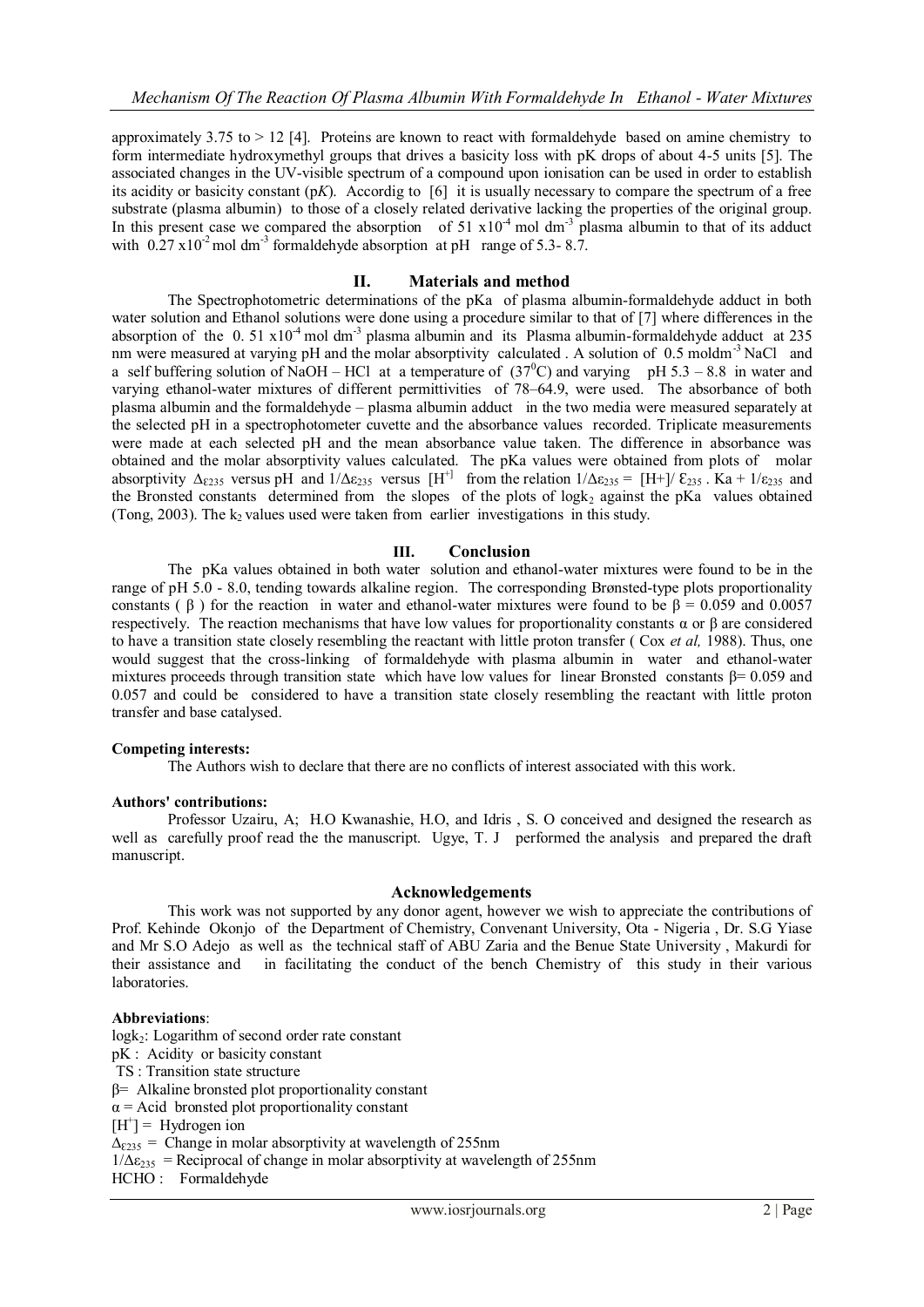PABNH2: Plasma albumin

PABNHOCH<sup>2</sup> : Plasma albumin- formaldehyde adduct

**Table 1** Experimental data of the effect of pH on the absorbance of plasma albumin and formaldehydeplasma albumin adduct at varying pH and constant conditions in Ethanol –water mixtures , Temperature T= 37.0 <sup>o</sup>C, formaldehyde [0.27 x10<sup>-1</sup>], Plsma albumin [0.51x 10<sup>-4</sup>] NaCl[0.5] moldm<sup>-3</sup>] pH= (5.3 - 8.0),  $\lambda$ max =

| 235nm |                    |                       |                             |                           |                           |                       |          |      |                |
|-------|--------------------|-----------------------|-----------------------------|---------------------------|---------------------------|-----------------------|----------|------|----------------|
| pH    | Absorbance         |                       | $\Delta$ Abs <sub>235</sub> | $\Delta \epsilon_{235}$   | $1/\Delta \epsilon_{235}$ | [H*]                  | $%$ Eth- | D    | k <sub>2</sub> |
|       | PABNH <sub>2</sub> | PABNHOCH <sub>2</sub> |                             | $M^{-1}$ cm <sup>-1</sup> |                           |                       | $H_2O$   |      |                |
| 5.3   | 1.445              | 1.480                 | 0.035                       | 2541.76                   | $3.93 \times 10^{-4}$     | $5.01x10^{-6}$        |          | 78.0 | 1.89           |
| 6.4   | 1.450              | 1.497                 | 0.047                       | 3413.22                   | $2.93 \times 10^{-4}$     | $3.98x10^{-7}$        |          | 75.5 | 2.56           |
| 6.7   | 1.463              | 1.520                 | 0.057                       | 4139.43                   | $2.42 \times 10^{-4}$     | $1.99x10^{-7}$        | 10       | 73.1 | 2.59           |
| 6.9   | 1.471              | 1.543                 | 0.072                       | 5228.76                   | $1.91 \times 10^{-4}$     | $1.26 \times 10^{-7}$ | 15       | 70.4 | 2.59           |
| 7.3   | 1.475              | 1.556                 | 0.081                       | 5882.35                   | $1.70 \times 10^{-4}$     | $5.01x10^{-8}$        | 20       | 67.6 | 2.63           |
| 8.0   | 1.500              | 1.596                 | 0.096                       | 6971.68                   | $1.43 \times 10^{-4}$     | $1.0 \times 10^{-8}$  | 25       | 64.9 | 2.67           |

K2 values from our current study on effect of pH on rate constant at  $2.7 \times 10^{-1}$  mol/dm<sup>3</sup> HCHO of formaldehyde with Plasma albumin reaction at  $37^{\circ}$ C and varying Ethanol-water mixtures

**Table 2** Experimental data of the effect of pH on the absorbance of plasma albumin and formaldehydeplasma albumin adduct at varying pH and constant conditions in Water solution, Temperature T= 37.0 °C, formaldehyde $[0.27 \times 10^{-1}]$ , Plsma albumin  $[0.51 \times 10^{-4}]$  NaCl $[0.5]$  moldm<sup>-3</sup>] pH=  $(5.3 - 8.0)$ ,  $\lambda$ max = 235nm

| pH  |                    | Absorbance                                                                                                            |       | $\Delta \varepsilon_{235}$ | $1/\Delta \epsilon_{235}$ | $[H^+]$               | k <sub>2</sub> | Logk <sub>2</sub> |  |
|-----|--------------------|-----------------------------------------------------------------------------------------------------------------------|-------|----------------------------|---------------------------|-----------------------|----------------|-------------------|--|
|     | PABNH <sub>2</sub> | PABNHOCH <sub>2</sub>                                                                                                 |       | $M^{-1}$ cm <sup>-1</sup>  |                           |                       |                |                   |  |
| 5.3 | 1.470              | 1.490                                                                                                                 | 0.020 | 1452.43                    | $6.89 \times 10^{-4}$     | $5.01x10^{-6}$        | 0.69           | $-0.16$           |  |
| 6.4 | 1.472              | 1.493                                                                                                                 | 0.021 | 1525.05                    | $6.56 \times 10^{-4}$     | $3.98x10^{-7}$        | 0.82           | $-0.09$           |  |
| 6.7 | 1.475              | 1.497                                                                                                                 | 0.022 | 1597.68                    | $6.26 \times 10^{-4}$     | $1.99x10^{-7}$        | 0.86           | $-0.07$           |  |
| 6.9 | 1.480              | 1.503                                                                                                                 | 0.023 | 5670.30                    | $1.76 \times 10^{-4}$     | $1.26 \times 10^{-7}$ | 0.86           | $-0.07$           |  |
| 7.3 | 1.484              | 1.508                                                                                                                 | 0.024 | 5882.35                    | $1.70 \times 10^{-4}$     | $5.01 \times 10^{-8}$ | 0.98           | $-0.01$           |  |
| 8.0 | 1.488              | 1.514                                                                                                                 | 0.026 | 6971.68                    | $1.43 \text{ x} 10^{-4}$  | $1.0 \times 10^{-8}$  | 1.11           | 0.005             |  |
|     |                    | K2 values from our current study on effect of pH on rate constant at $2.7 \times 10^{-1}$ mol/dm <sup>3</sup> HCHO of |       |                            |                           |                       |                |                   |  |

formaldehyde with Plasma albumin reaction at  $37^{\circ}$ C in water solution

**Table 3** pKa values of some amino acids and dielectric constant values from ethanol-water mixtures ( D =78.0 - 64.9) at  $37^{\circ}$ C, pH= 5.3 -8.4 and ionic strenght of 0.5 [NaCl] from literature

|    | Eth-H <sub>2</sub> O% [Eth-H <sub>2</sub> O] |                           | рK        | [H <sub>2</sub> O] |      |
|----|----------------------------------------------|---------------------------|-----------|--------------------|------|
|    | $moldm-3$                                    | $M^{-1}$ cm <sup>-1</sup> | $moldm-3$ |                    |      |
|    |                                              | 0.17                      | 8.61      | 55.00              | 78.0 |
| 5  |                                              | 0.86                      | 8.50      | 52.8               | 75.5 |
| 10 |                                              | 1.72                      | 8.31      | 50.00              | 73.1 |
| 15 |                                              | 2.58                      | 8.21      | 47.22              | 70.4 |
| 20 |                                              | 3.44                      | 8.13      | 44.44              | 67.6 |
| 25 |                                              | 4.30                      | 8.05      | 41.67              | 64.9 |
|    |                                              |                           |           |                    |      |

pK values from of the data of Tong ,(200

**Table 4** Experimental pK values of plasma albumin and Plasma albumin-formaldehyde adduct from water solution and second order rate constant values at  $37^{\circ}$ C, pH= 5.3 - 8.0 and ionic strenght of 0.5 [NaCl]

| $Eth-H2O%$ [Eth-H <sub>2</sub> O] |           | pК                                       | $[H_2O]$ | D   | $\mathbf{k}_2$ | log k <sub>2</sub> |       |
|-----------------------------------|-----------|------------------------------------------|----------|-----|----------------|--------------------|-------|
|                                   | $moldm-3$ | $M^{-1}$ cm <sup>-1</sup>                | $mod-3$  |     |                |                    |       |
|                                   |           | PABNH <sub>2</sub> PABNHOCH <sub>2</sub> |          |     |                |                    |       |
| 1                                 | 0.17      | 5.5                                      |          | 1.0 | 55.00 1.89     |                    | 0.276 |
| 5                                 | 0.86      | 6.5                                      |          | 2.1 | 52.8 2.56      |                    | 0.408 |
| 10                                | 1.72      | 7.0                                      |          | 3.1 | 50.00 2.59     |                    | 0.413 |
| 15                                | 2.58      | 7.3                                      |          | 4.2 | 47.22 2.59     |                    | 0.413 |
| 20                                | 3.44      | 7.5                                      |          | 5.8 | 44.44 2.63     |                    | 0.420 |
| 25                                | 4.30      | 8.0                                      |          | 6.0 | 41.67 2.67     |                    | 0.427 |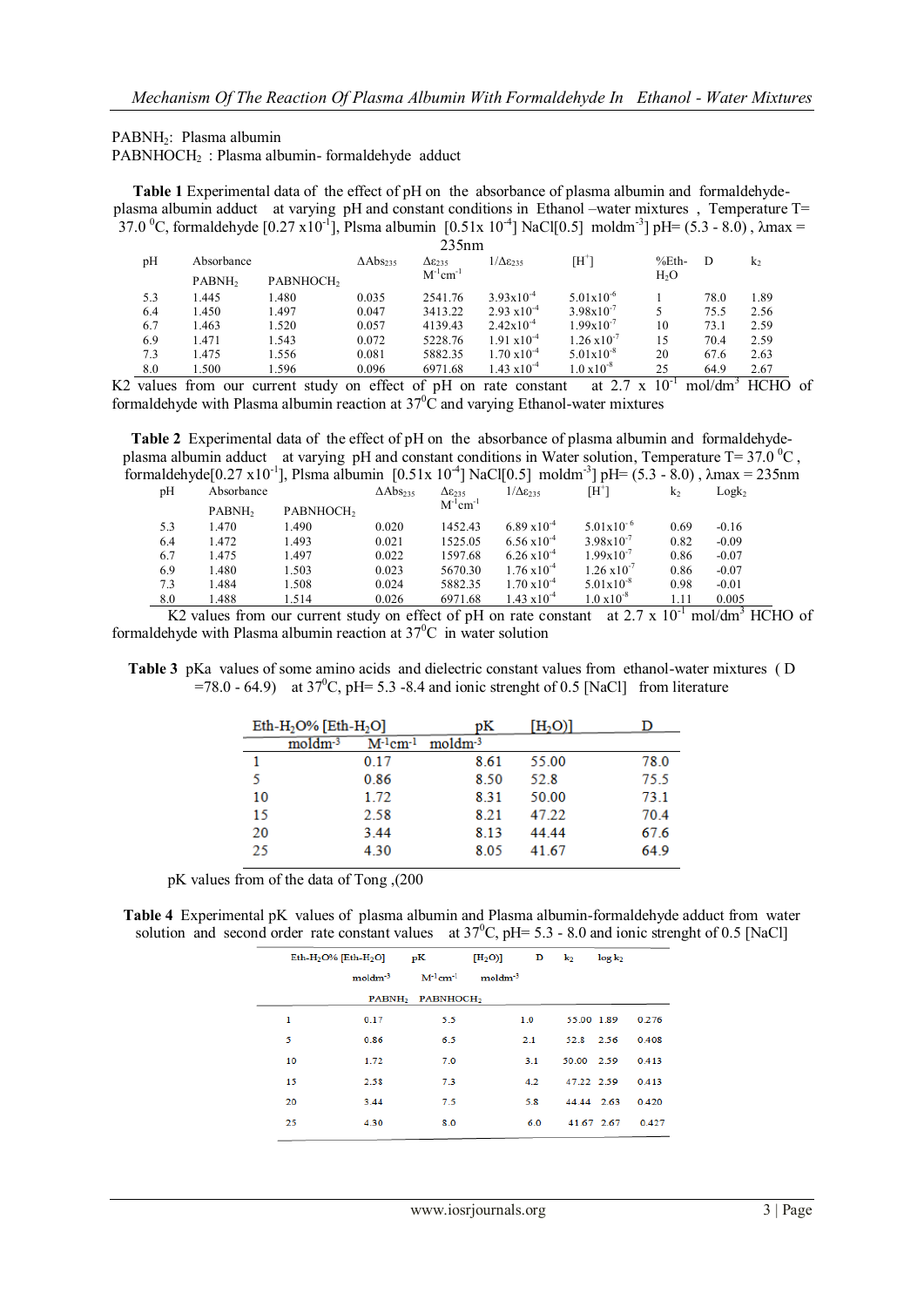

Fig.1 pKa values of plasma albumin a from plot of molar absorptivity vs. pH for the reaction of plasma albumin with formaldehyde in varying ethanol-water mixtures at  $37^{\circ}$ C at pH,  $5.3 - 8.0$ 



Fig. 2 pKa values of PABNHOCH<sub>2</sub> from plot of molar absorptivity vs. pH for the reaction of plasma albumin with formaldehyde in water solution at  $37^{\circ}$ C at pH,  $5.3 - 8.0$ 



**Fig. 3** Bronsted-type plot of log k2 vs. pK of plasma albumin in the reaction between plasma albumin and formaldehyde in varying ethanol-water mixtures (1.0 -25%) at  $37^{\circ}$ C at pH,  $5.3 - 8.0$ 



Fig.4 Bronsted-type plot of log K2 vs. pK of PABNHOCH<sub>2</sub> in the reaction of plasma albumin with formaldehyde in water solution at  $37^{\circ}$ C at pH,  $5.3 - 8.0$